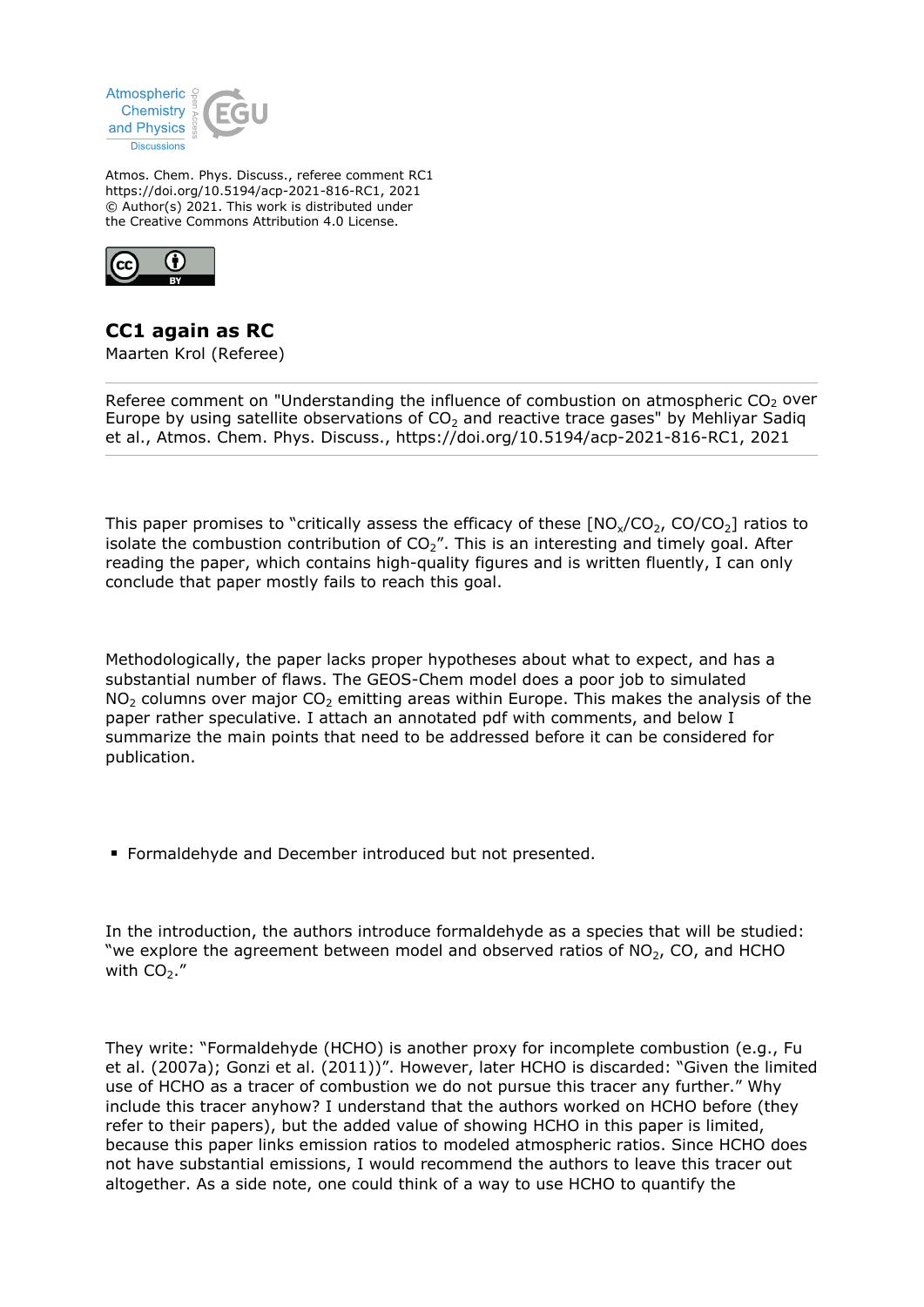interfering contribution of VOCs to the CO budget (an issue that is left largely open). The authors write on page 9: "Using GEOS-Chem, we find that the secondary source is typically 10–20% of the total CO source in winter months but in July can be as much as 75% of the total CO source over Europe. This secondary source will therefore need to be considered if CO is to be used to isolate combustion  $CO<sub>2</sub>$ .". One reason to leave HCHO in, would be an analysis of how HCHO could be used to quantify the indirect CO source.

On a similar note, satellite data are not useable in December 2018, because there are insufficient valid OCO-2 observations. The presentation of the December emissions only does not supply much added value. In fact, the analysis is based on only one month of model simulation and satellite data, which is rather limited.

 $CO<sub>2</sub>$  modelling.

Concerning the modelling of  $CO<sub>2</sub>$ , the description is very brief. It seems that the authors do not include the exchange with the biosphere (or oceans). Yet, in figure 5 they compare OCO-2 with the model. Given the large role of the biosphere in July, I would argue that this analysis is therefore flawed.

**Sharp gradients in the emission gradients.** 

The description of the emission ratios applied in the model reveals sharp boundaries between the countries (also in Super et al. 2020). This can partly be understood ("The differences between countries for the two months reflect the relative importance of individual sectors"), but the authors should at least mention that there are still significant uncertainties in reporting of national scale emissions, their allocation, and downscaling. It is hard to believe that emission ratios suddenly change when you cross a border.

**Strategy and results.** 

The authors mention a high spatial correlation between GEOS-Chem and TROPOMI  $(R=0.60$  for NO<sub>2</sub> and R=0.82 for CO). However, this spatial correlation in μmole/m<sup>2</sup> includes a spurious correlation driven by orography in the domain. I suggest to recalculate the correlation in mixing ratio units.

The follow-up question is then of course: how good is this? Visually, it does not look great. The fact that important hotspots, like Madrid, Paris, and London, are misrepresented by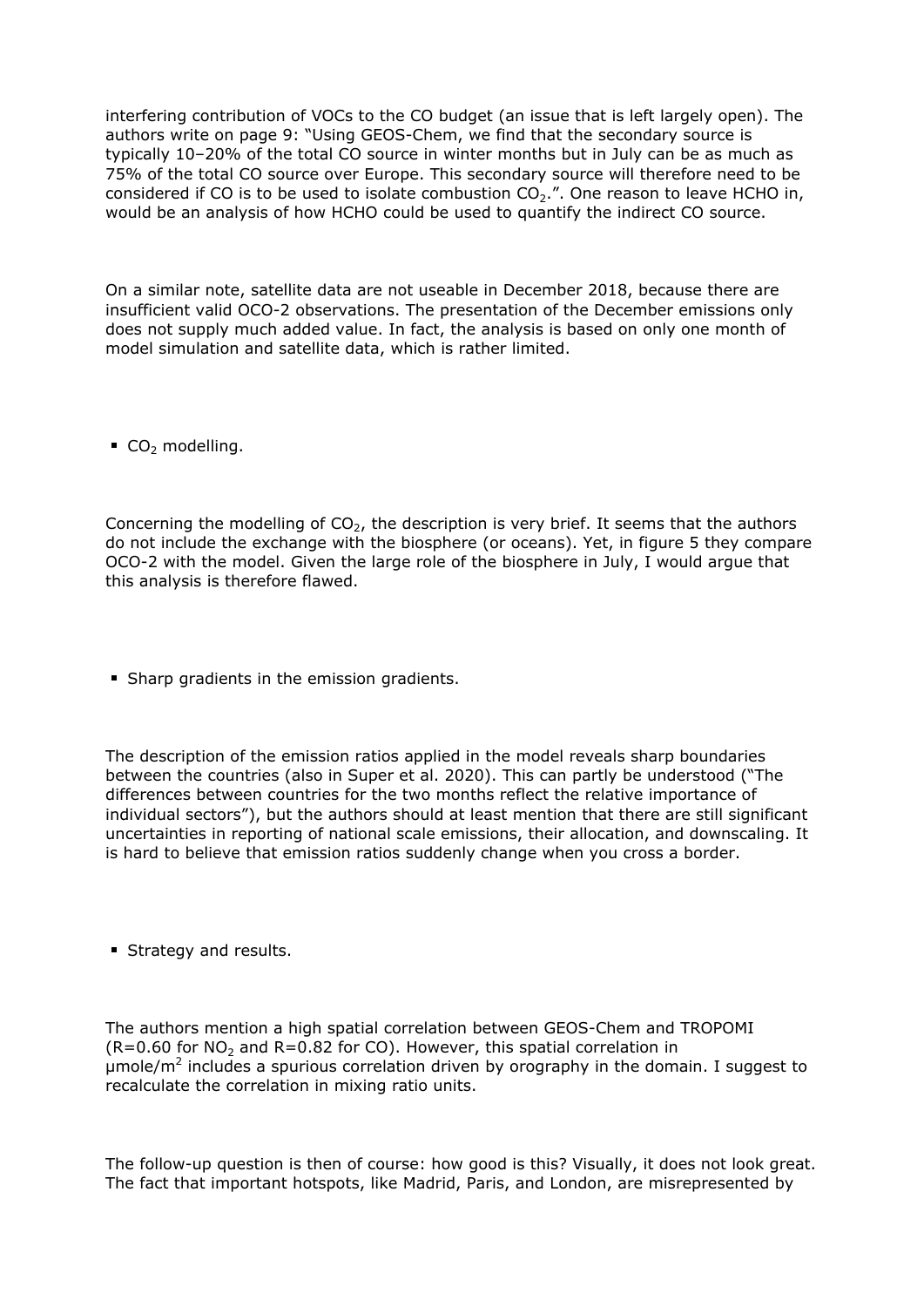the model does not give large credibility to the simulations. Has this model version been validated against surface observations? How can I be sure that the chemistry is not totally flawed over urban environments?

Simply giving reasons is not enough ("...likely reflect over-reporting of  $\mathsf{NO}_\mathsf{x}$  emissions from rural areas of France, Germany, Poland and other eastern European countries, i.e., errors in emission inventory, temporal profile and errors in vertical mixing and lifetime of NOx against chemical oxidation.", …" which is due to some combination of underestimating emissions from these large urban sources, errors in the model description of NOx photochemistry, and the low sensitivity of averaging kernels to lower levels of the atmosphere".). Basically, we are dealing with with largely unvalidated model results.

Nevertheless, the authors proceed ("….provide us with some confidence in our ability to use enhancement ratios of column CO and  $NO<sub>2</sub>$ "). After some manipulation (subtracting background from model and satellite data) they present in Figure 6 regional enhancements on the national scale. The good correlation they find for  $CO<sub>2</sub>$  and CO on country level is reassuring, although it remains unclear why they moved to the country scale.

However, for  $NO<sub>2</sub>$  the modeled columns are too small in the Netherlands, Belgium, and Germany, and too high for Ireland. This calls at least for some interpretation. Likely, the smearing of the high  $\mathsf{NO}_\mathsf{x}$  emissions leads to a too-high OH regime. Also, one should question the use of the standard TROPOMI averaging kernel (from the coarse-scale TM5 model) for the higher-resolution simulations (see abundant literature on this subject).

The authors now take the next step in figure 7, in which they show the ratio of the  $NO<sub>2</sub>$  and CO enhancement relative to the CO2 enhancements on the grid-scale (back to the grid scale?). My problem with this procedure is that the spatial variations in  $NO<sub>2</sub>$  (typically 25%, from figure 6) and CO (typically 15%) are dominating the CO<sub>2</sub> signal (variations < 10%). A more serious problem is that the errors associated with the modeled NO2variations are larger than the signal in  $CO<sub>2</sub>$ , making the analysis that follows flawed in my opinion.

In the next step, the authors proceed one step further, by correlating (figure 8a) the combustion ratios  $NO_x/CO_2$  with  $CO/CO_2$ . There is, however, not a prior hypothesis why there should be a correlation. Do countries with a large proportion of sectors with high  $CO/CO<sub>2</sub>$  emission ratios, also have high temperature combustion (with high  $NO<sub>x</sub>/CO<sub>2</sub>$  ratios? Apparently not, because there is too much scatter to draw a correlation line. Figure 8a does not bring relevant information here, and would belong to section 3.1. Concerning the unit of the slope: I think it is not unitless (kg  $NO_x/kg CO$ , and a factor 10 somewhere).

Figure 8b does bring interesting information. But, if you divide both the x-axis and the yaxis by the same number (ΔCO2), would it not be more straightforward to simply study